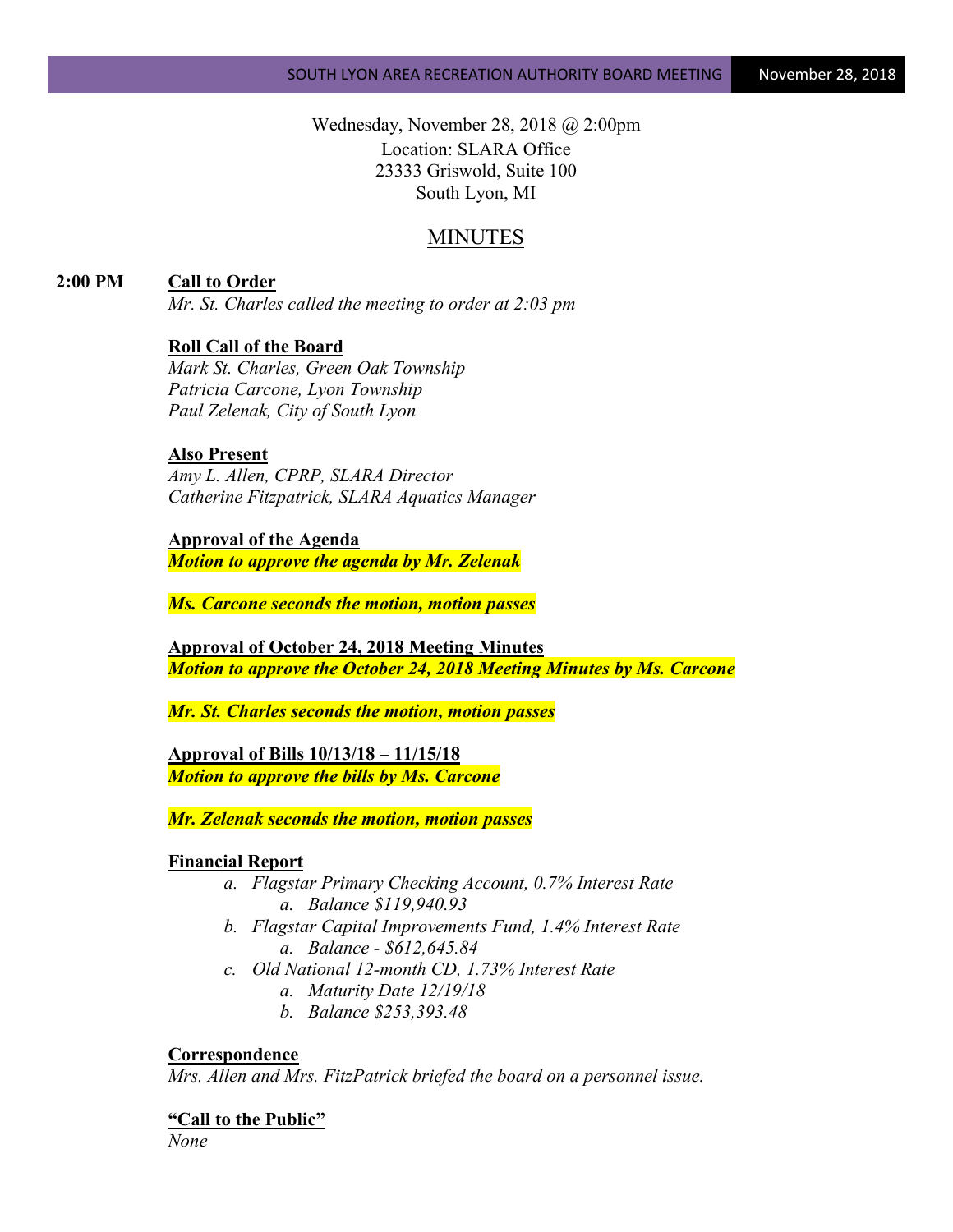## **I) Old Business**

## **1. SLARA Office Updates**

## **a. SLARA Staff Meeting Minutes**

*Mrs. Allen shared with the board that there is a staff AED training coming up on Wednesday, Dec. 12th from 8 am – 11 am and the SLARA office will be closed. Mr. Stanley, Mrs. Hill and Mrs. Stchur are all attending a RecPro training today. Mrs. Hoskins has been working on creating marketing and coaching videos and we will hopefully be able to start posting them online this winter. The staff is working on a weather notification system that is consistent for participants. The new brochure will be mailed on Monday, December 10 and that is when registration for winter programs will open. The annual Flashlight Candy Cane Hunt will be taking place this Saturday at 7:15 pm at McHattie Park on the volleyball courts. Lastly, the SLARA has the first official rental of the MPR Room this coming Sunday!*

#### **b. Website Updates**

*Mrs. Allen showed the board a sneak peek of the new SLARA website that will go live on Friday, December 7. This website is more user friendly, has the registration website embedded so people don't need to go to a separate site to register online and enables us to utilize more videos and photos online.*

#### **II) New Business**

## **1. SLARA Long Term Planning**

*Motion to table this item until the next meeting by Ms. Carcone*

*Mr. Zelenak seconds the motion, motion passes*

#### **2. SLARA Staff Planning Retreat**

Mrs. Allen asked the board if she could close the SLARA office for a partial day in early 2019 to do an internal long term planning session with the SLARA staff. The board agreed that this should be done outside of normal business hours. The board asked if Mrs. Allen would like someone to help facilitate this session and she said she would like that. Mr. Zelenak offered his services. The board requested that Mrs. Allen communicate with Mr. Zelenak to prepare an agenda and goals for this planning session to take place in late January or early February of 2019. Mrs. Allen will keep the board updated with progress on this item.

#### **3. SLARA Capital Improvement Fund Direction**

The board requested that Mrs. Allen specifically add this item into the Long Term Plan that she is working on and will bring the plan back to the board at a later meeting.

# **4. Chemical Bank CD Maturity Direction** The board discussed options for the CD maturing in December and funds in the Capital Improvement Fund at Flagstar Bank.

**5. Consider Resolution 18-011, to approve the investment of funds into a 180 day CD at Flagstar Bank or another financial institution at a rate no lower than 2.2% and a 90 day CD at Flagstar Bank or another financial institution at a rate no lower than 2.2%**

**Motion by Mr. Zelenak, second by Ms. Carcone**